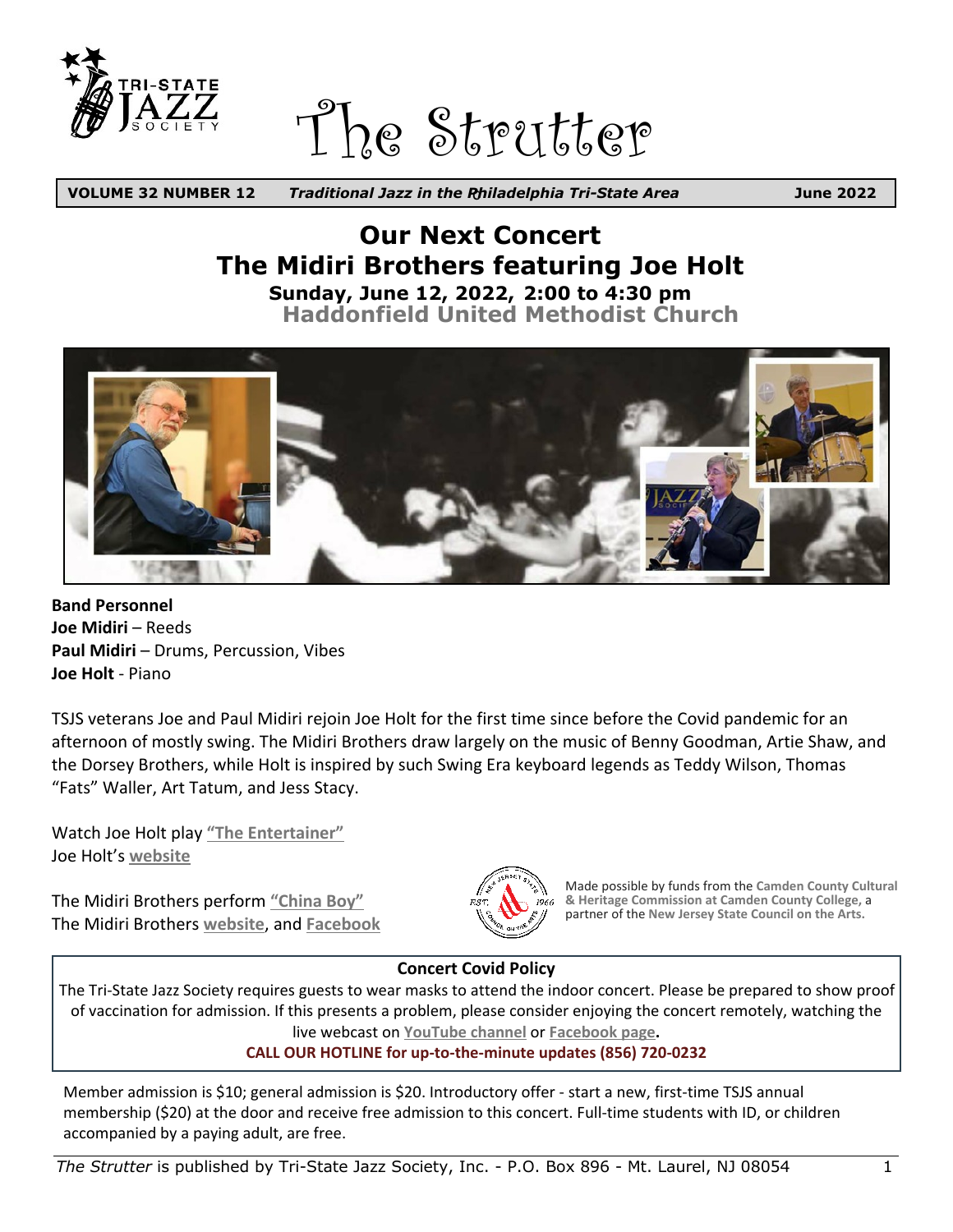### **Colin Hancock and the New York Classic 7 Sunday, May 15, 2022 REVIEW by Jim McGann**

**Colin Hancock** – leader, drums, vocals **Mike Davis** - co-leader, trumpet, vocals **Josh Holcomb** - trombone **Ricky Alexander** – clarinet, alto sex, vocals **Andy Schumm** - piano **Jared Engel** - banjo, guitar **Jay Rattman** - bass sax

After having witnessed Mike Davis' New Wonders last month and realizing that almost half of its band members (Davis, Alexander, Rattman) were to participate at this concert, I wondered how it would compare to the earlier band. Would it exceed expectations? This "dream band" as Hancock and Davis alluded to in their commentary, was a dream fulfilled. The New York Classic 7 was a joy for anyone who enjoyed the music of the 1920s.

Part of the enjoyment for me was the material utilized. Aside from a few notable exceptions, the concert program contained little of the familiar standards and trad jazz favorites. Most of the material derived from Red Nichols and the contingent of the California Ramblers, the Goofus Five. For those wanting to hear, "Royal Garden



Photo courtesy Colin Hancock

Blues" or "Ja-Da," the NYC7 presentation could have been disappointing, but the music offered was a pleasurable substitute.

The concert began with a trad jazz favorite – "Fidgety Feet" from the Original Dixiland Jazz Band library, featuring rock-solid stride from pianist Andy Schumm, fine clarinet from Ricky Alexander, and co-leader Davis in a trading four conversation with trombonist Josh Holcomb. And that concluded the trad jazz portion of the concert until the second set.

What followed was a potpourri of music from the abovementioned Nichols and Goofus Five catalogue. The best way to describe the music is too hot for hot dance, but more arranged than the dedicated jazz bands of the time. Evaluations aside, the NYC7 performed these with a gusto that made the listener want to hear more. And for this listener, wanting to hear other 1920s arrangements by other bands, composers, etc. "Cornfed" was recorded by Red Nichols in 1927 in company with Miff Mole, Jimmy Dorsey et al, and was described by Davis as "full of funny twists and turns." After an odd bass sax/drum intro, the band settled into a medium tempo chorus, interrupted by Holcomb's trombone and Alexander's alto sax breaks, then Rattman stretched out a bit more (his bass sax is really the centerpiece of the arrangement), followed by Alexander, then Davis, concluding with a trad jazz riff before Rattman got the last word.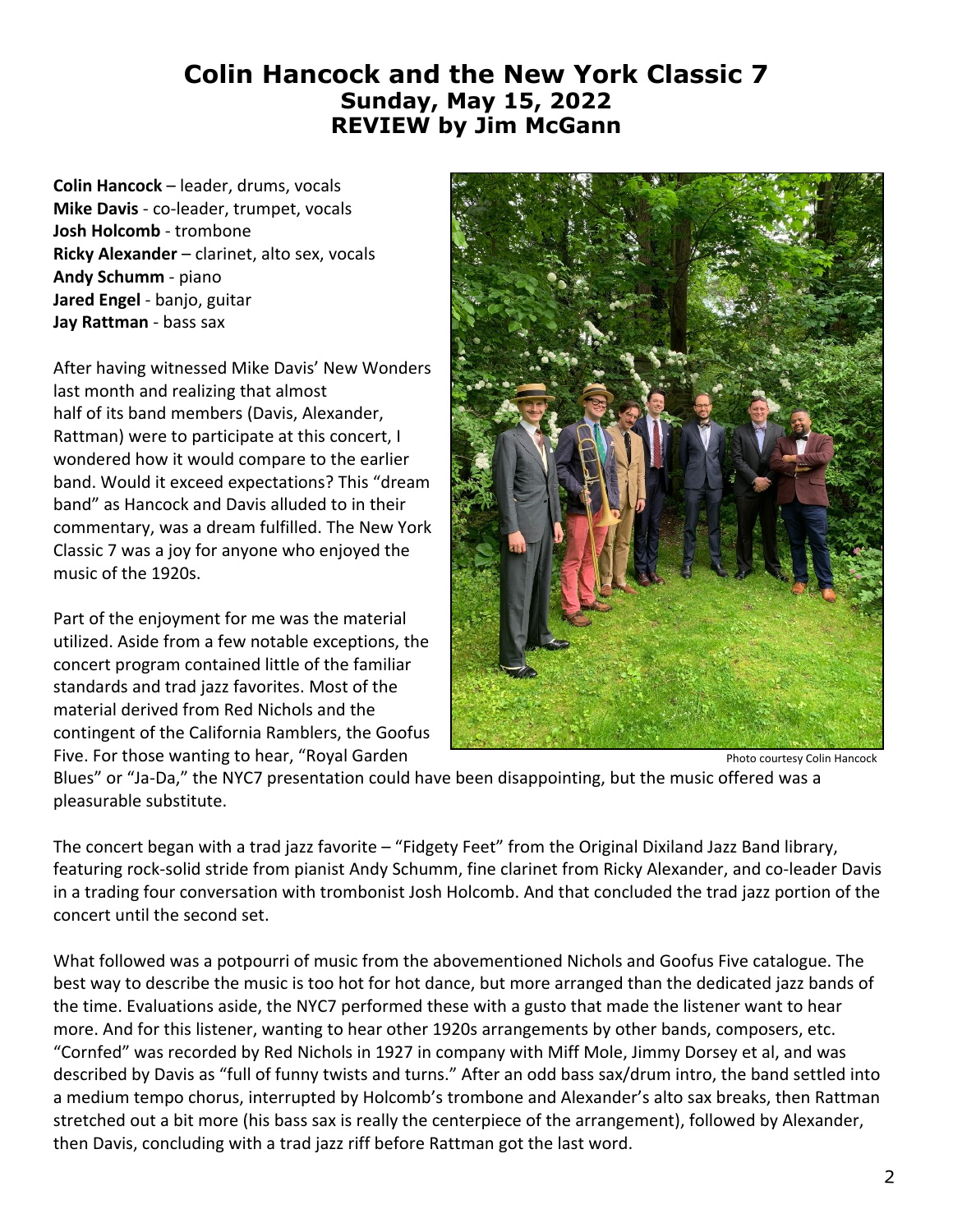Ricky Alexander's alto was prominently featured in the Goofus Five, "Are You Sorry?" which began as an up-tempo hot dance vehicle with a straight, schmaltzy alto lead, but after a break, the alto transformed in a Jekyll-Hyde manner, ditching the schmaltz and swinging forward. Josh Dunn provided the tremolo breaks on banjo and Rattman, an extended bass sax solo. An early 1920s swing fest.

"Honolulu Blues," from the Nichols book, if not the takeaway from this concert, most assuredly defined it. Having nothing to do with a major city in Oahu, it commenced with Dunn's banjo and the band kicked in with a fanfare more reminiscent of "Bye, Bye Blues." Followed by a quick Rattman solo, then a lengthier alto solo, spraying notes all over the place. Davis' trumpet break reminds one of the trumpet at the horse races just before the equines leave the gate. More solos by Alexander (on clarinet) and Holcomb, backed by a repeated "busy city" chromatic theme which returned as a coda to end the piece. Again, no hints of leis and palm trees, but great stuff.

The Mike Davis' arranged "My Melancholy Baby," "My Blue Heaven" as well as the rarely heard Gershwins' "Do-Do-Do" were carryovers from the New Wonders concert. Pianist Schumm also supplied arrangements such as the jaunty "Alabamy Bound" complete with locomotive effects.

Schumm also penned "Lets Do Things" and "That's the Good Old Sunny South" performed in the concert's second set. Good as all these were, two gems from the second set stand out. One was Tiny Parham's "Jungle Crawl." Canadian-born Parham, for a time in the late twenties, was on par with Jelly Roll Morton in terms of large ensemble jazz. His "Crawl" has a lot of Ellington about it – Alexander's reedy clarinet, Davis on plunger mute, and most notably, Holcomb, wailing away on a bucket mute. The other was Hoagy Carmichael's "Boneyard Shuffle." This is not something you would associate with the composer of "Stardust" and "Georgia On My Mind." Again, an odd intro followed by lengthy alto solo, weird break, trumpet lead of melody, three trumpet breaks, an atonal interlude, another trumpet break, trombone solo and break, guitar solo and break, piano solo and break, more weird melody with drum breaks. Advanced arrangement for the time.

When you have a concert like this, there are so many performances to pick out and analyze. I could spend a few more paragraphs on the novelty numbers, "The Whispering Song," where Hancock and Davis inject animal sounds along with vocal, or the Sunshine Boys version

of "When I Take My Sugar To Tea." The trad jazz "Milenburg Joys" which opened the second set, had merit, too.

After a few joyous hours, the dream ended, and it was back to reality. The New York Classic 7, co-led by Colin Hancock and Mike Davis, put a whole new meaning on the term, "dream band." For this reviewer, it was a dream that one would have liked to prolong, to hear one more Red Nichols, Goofus Five number before awakening.

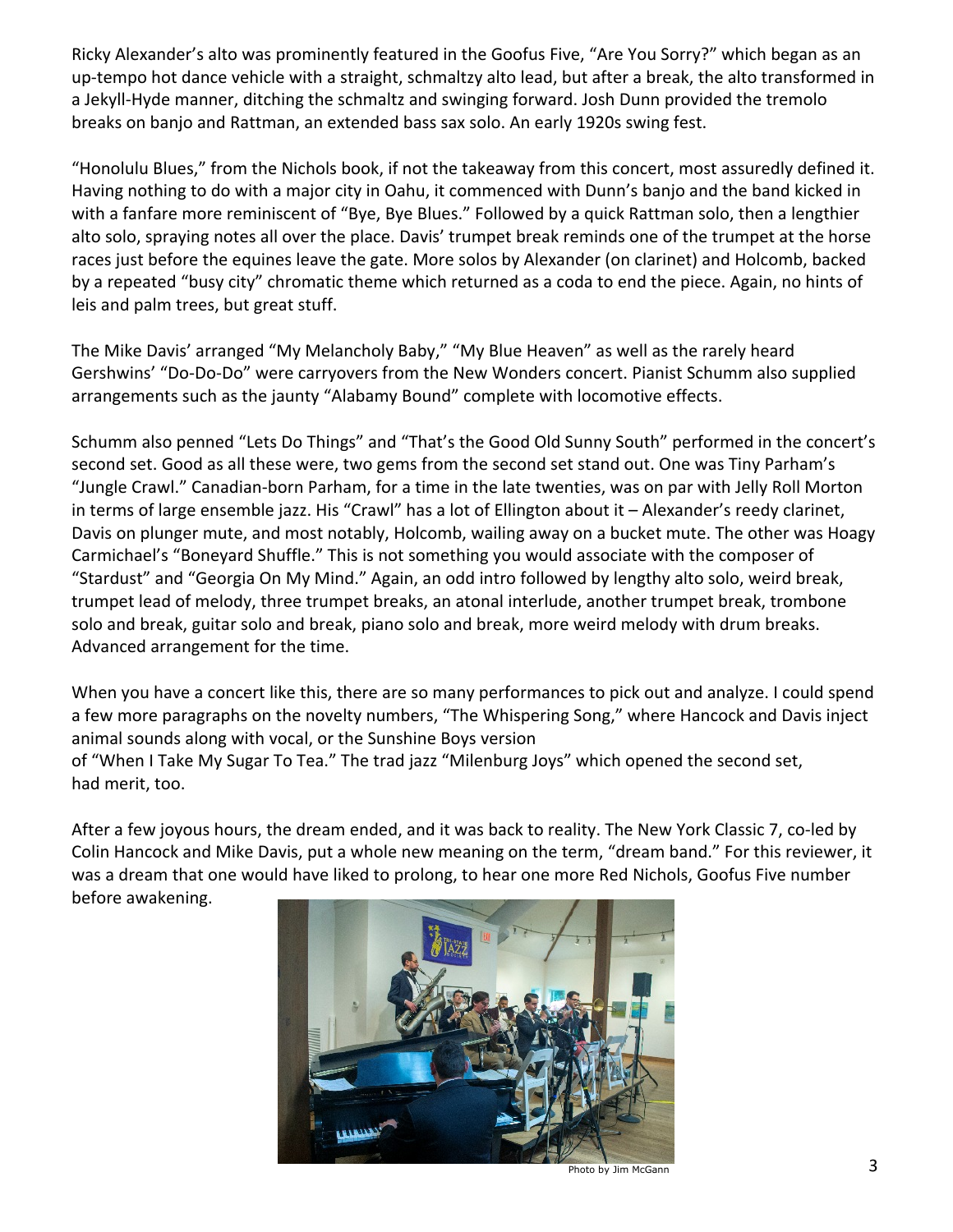#### PENNSYLVANIA HEAT WAVE: THE NEW YORK CLASSIC SEVEN, Presented by the Tri-State Jazz Society: COLIN HANCOCK, MIKE DAVIS, ANDY SCHUMM, RICKY ALEXANDER, JOSH HOLCOMB, JOSH DUNN, JAY RATTMAN Review by Michael Steinman **[JAZZ LIVES](https://jazzlives.wordpress.com/2022/05/16/pennsylvania-heat-wave-the-new-york-classic-seven-presented-by-the-tri-state-jazz-society-colin-hancock-mike-davis-andy-schumm-ricky-alexander-josh-holcomb-josh-dunn-jay-rattman-wallingford/) [MAY YOUR HAPPINESS INCREASE! "Lives" is both noun and verb.](https://jazzlives.wordpress.com/2022/05/16/pennsylvania-heat-wave-the-new-york-classic-seven-presented-by-the-tri-state-jazz-society-colin-hancock-mike-davis-andy-schumm-ricky-alexander-josh-holcomb-josh-dunn-jay-rattman-wallingford/)**

I could call this post OUTSTANDING IN THEIR FIELD, but that would be wrong.

There they are, in all their hot pastoral glory: the New York Classic Seven, co-led by Colin Hancock, drums; Mike Davis, trumpet and vocal; with Andy Schumm, piano; Jay Rattman, bass saxophone; Josh Dunn, banjo and guitar; Josh Holcomb, trombone; Ricky Alexander, clarinet and alto saxophone. Their concert — yesterday, Sunday, May 15, 2022 — was made possible by the Tri-State Jazz Society (thanks to Bill Hoffman, as always, for his efficient kindnesses). I am told that the whole concert was live-streamed on YouTube and Facebook, but I wanted to bring my camera and gear there myself, so that the OAO and I could enjoy it hot. As we did.

Here's a hot performance of Tiny Parham's JUNGLE CRAWL, transcribed by Mike Davis — so authentic, so slippery-lovely. You know, Dick Wellstood said that the best jazz had "grease and funk." The white walls of the little hall still gleamed when the concert was over, but a kind of lively unfettered human vitality was in the air:



Someone sitting near me said, when this was all through, "That was awesome," and I agree. There's more to come. You can find the whole concert, live-streamed, here — for free, but people who are hep to the jive will find the donation box and toss some love to the Society and their musicians. It's only right.

And just to reiterate: "Jazz is dead?" "Young people today have no knowledge of the jazz tradition before Coltrane?" Derisive noises from your occasionally-humble correspondent.

Michael Steinman and his Facebook page **[Jazz Lives on Facebook](https://www.facebook.com/michael.jazzlives)**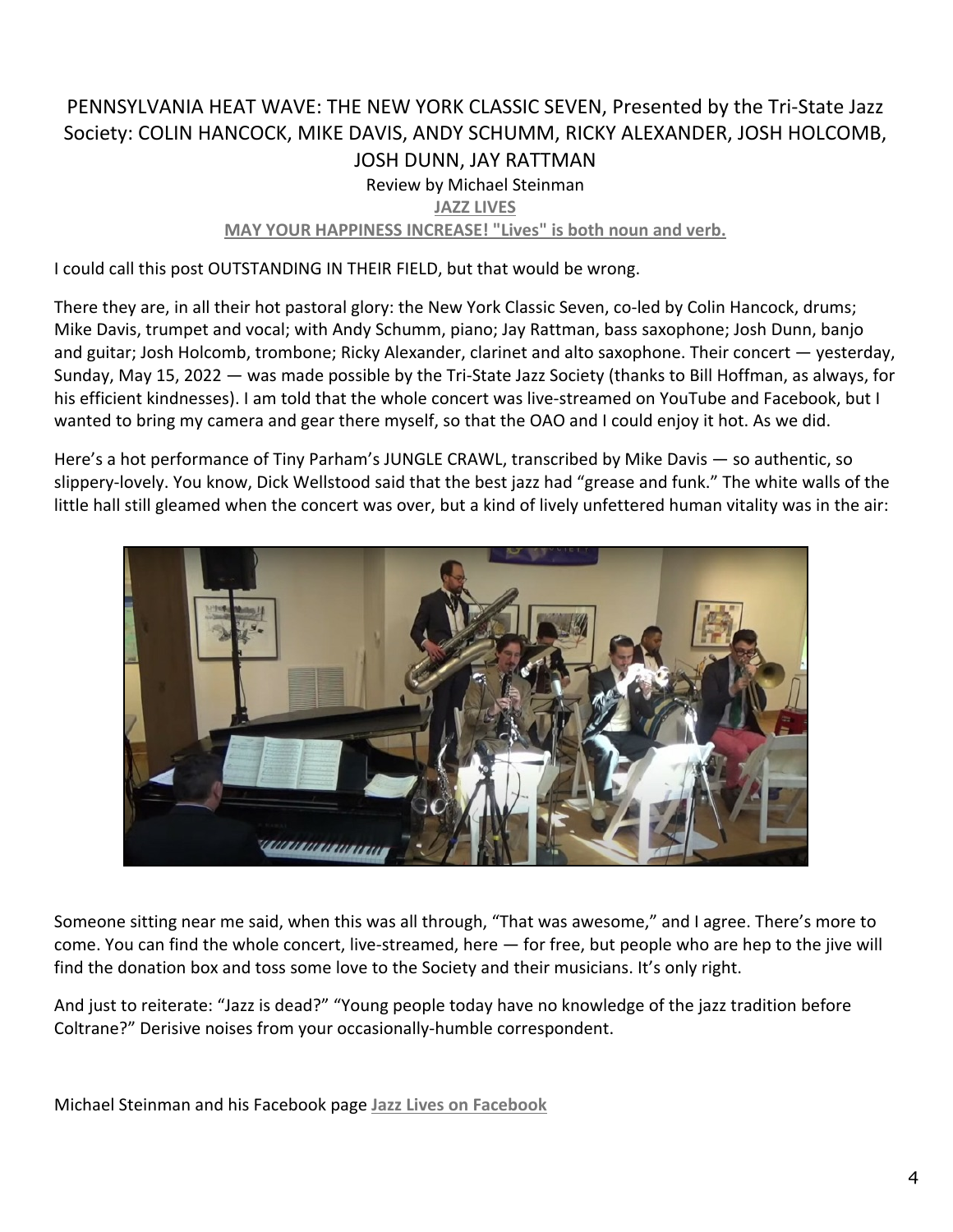#### "IT'S ALL JELLY ROLL STYLE": PENNSYLVANIA HEAT WAVE **PART TWO: THE NEW YORK CLASSIC SEVEN** Review by Michael Steinman **[JAZZ LIVES](https://jazzlives.wordpress.com/2022/05/17/its-all-jelly-roll-style-pennsylvania-heat-wave-part-two-the-new-york-classic-seven-presented-by-the-tri-state-jazz-society-colin-hancock-mike-davis-andy-schumm-ricky-alexander-josh-hol/) [MAY YOUR HAPPINESS INCREASE! "Lives" is both noun and verb.](https://jazzlives.wordpress.com/2022/05/17/its-all-jelly-roll-style-pennsylvania-heat-wave-part-two-the-new-york-classic-seven-presented-by-the-tri-state-jazz-society-colin-hancock-mike-davis-andy-schumm-ricky-alexander-josh-hol/)**

When an interviewer asked Jelly Roll Morton, late in Jelly's life, about jazz "styles," and unrolled a list of them, Jelly was derisive, "Hell, it's all Jelly Roll style!" Here are two jubilant examples to prove his point: hot music performances of the highest order.

MILENBERG (or MILNEBERG) JOYS:



**[Click to Listen](https://youtu.be/G9FqZXUiqew)**

Joys for sure. Colin told us that this version owed something to the recordings of New Orleans cornetist Johnny DeDroit — wait for the extended ending.

And the closing number of the concert, GOOD OLD NEW YORK ("Knife and fork / bottle and a cork / That's the way you spell 'New York' are some words from the lyrics — true today):



**[Click to Listen](https://youtu.be/nyE1pjBwyko)**

Reiterating the obvious. These are extraordinarily gifted musicians who make music that others say is dead cavort joyously. And although we treasure our Morton Victors in any form, living musicians playing music in real time and space are an immense gift, and such a gift needs to be nurtured. Support jazz societies; make donations if you can't or won't be there in person; buy musicians' CDs; go to concerts and gigs.

Jazz surely is nowhere near dead, but every time an audience member turns away, it gets closer to the morgue.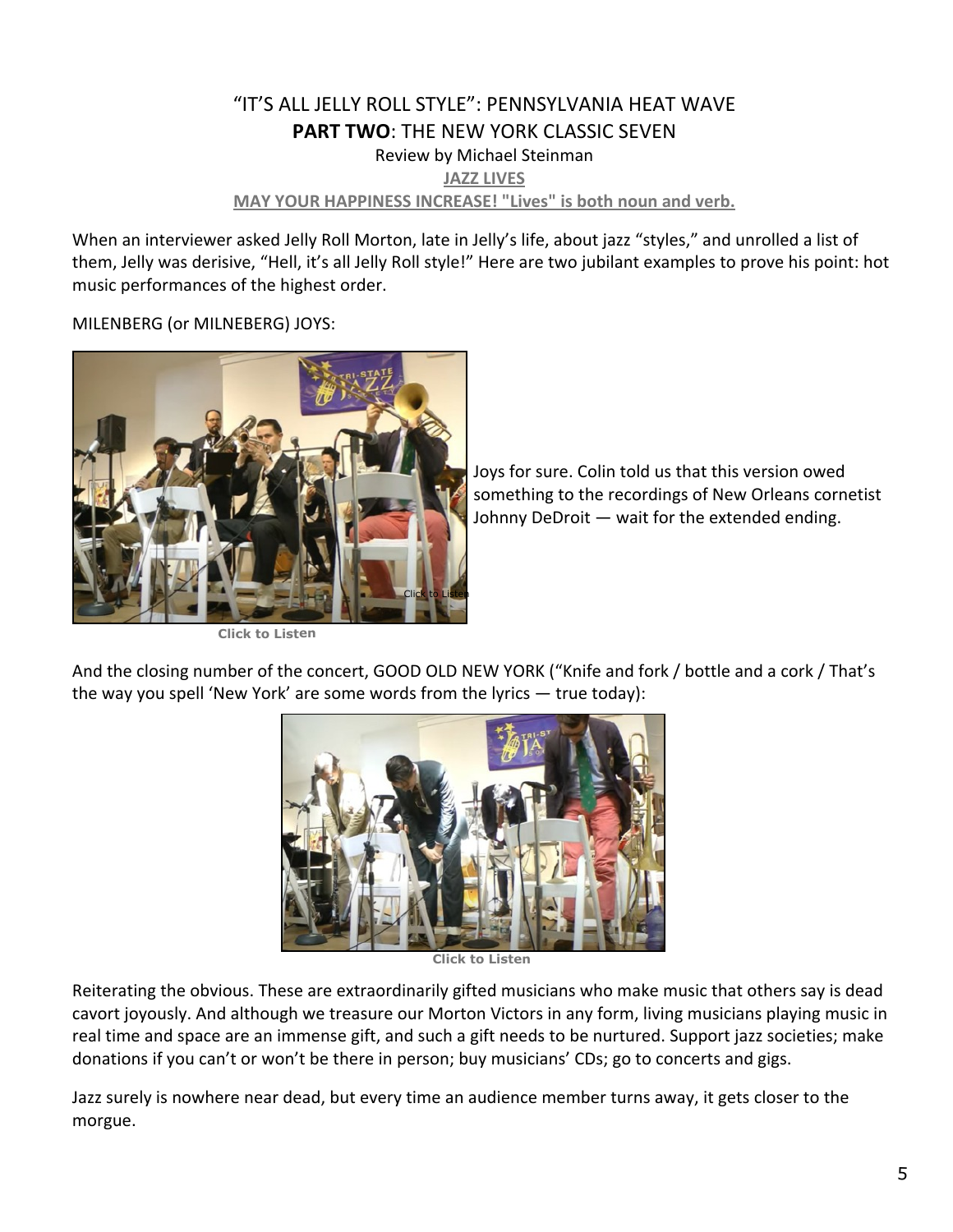# **Coming July 10, 2022 Tri-State Jazz All-Stars!**

**2:00 to 4:30 pm [Community Arts Center, Wallingford, PA](https://www.tristatejazz.org/images/directions-cac.pdf)**



Photo by Jim McGann

Musicians and attendees rank the Tri-State Jazz All-Stars among the best. Our annual tradition, resuming after a covid-inflicted two-year hiatus, offers the core band of top performers jamming together with guest musicians, on familiar trad jazz tunes. It's a pleasure to mention that this year, the All-Stars are led by Dave Robinson – taking a time-out from his leadership of the Conservatory Classic Jazz Band, and the Potomac River Jazz Club's Capital Focus Youth Jazz Band.

Our leader this year is Dave Robinson!

Dave Robinson has directed the Capital Focus Jazz Band since its formation in 1988. He is an active jazz performer, historian, and educator. On trumpet, cornet, bass trumpet, valve trombone, and vocals, he has performed and toured with the top traditional and swing bands in the Washington DC area, and he currently leads the Conservatory Classic Jazz Band. Dave was Adjunct Professor of Music at George Mason University, where he directed the Mason Traditional Jazz Ensemble. He is the founder of the Traditional Jazz Educators Network and the Jazz Education Network Traditional Jazz Society, is Past President of the American Federation of Jazz Societies, and has produced the Smithsonian's Jazz Concert Series. Dave helped to launch the Teagarden Jazz Festival (for young trad jazz ensembles) in Sacramento, where he serves as clinician, lecturer and adjudicator, and he also has served on the faculties of the Teagarden Jazz Camp in the Sierra Nevada mountains and the National Jazz Workshop at Shenandoah University, as well as on the mentor teams of the Jazz Education Network and the National Association for Music Education. He has also served as a jazz instructor at Washington College, and has lectured and conducted jazz workshops extensively across the country. Dave hosted "The French Quarter" on XM Satellite Radio for three years, drawn from his huge archive of trad jazz recordings, and currently hosts "Jazz Gumbo" on WKHS-FM. He produced the acclaimed Traditional Jazz Curriculum Kit, distributed nationally in partnership with the Smithsonian Institution, the Jazz Education Network, the National Endowment for the Arts, and various foundations. Dave is President of The Mainstay, a nonprofit music venue in Maryland.

Please note: Pre-registered jammers and walk-in jammers are admitted free; sign in at the door. Spouses, friends, and relatives of jammers pay regular admission fees.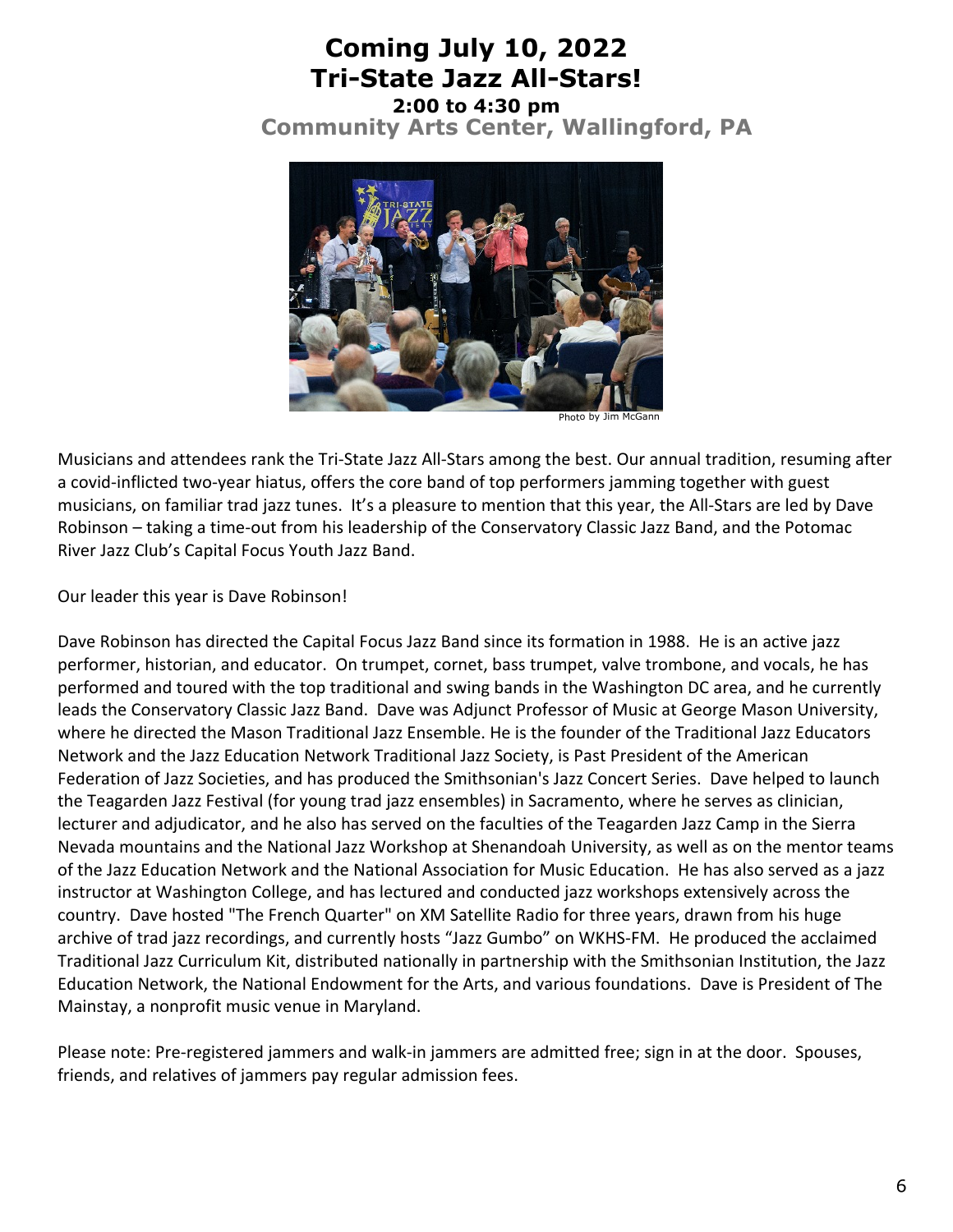## This Month in Recorded Jazz History By Jim McGann

**June 6 (1930)** Irving Mills And His Hotsy-Totsy Gang recorded in New York City, on the Brunswick label. Personnel: Irving Mills – director; Bix Beiderbecke – cornet; Ray Lodwig – trumpet; Jack Teagarden – trombone; Benny Goodman – clarinet; unknown – tenor sax; Min Leibrook – bass sax; Joe Venuti, Matt Malneck – violins; Frank Signorelli – piano; Gene Krupa – drums; Dick Robertson – Vocals\*

"Loved One," "Deep Harlem," "Strut Miss Lizzie"\*

**June 11 (1928)** Jelly Roll Morton's Red Hot Peppers recorded in Liederkranz Hall, New York City, on the Victor label Personnel: Morton – piano, vocals and leader; Ward Pinkett – trumpet; Geechie Fields – trombone; Omer Simeon – clarinet; Lee Blair – banjo; Bill Benford – tuba; Tommy Benford – drums (\* = Morgan, Simeon, Benford only, ## = Fields, Simeon, Morgan, Benford only, \$\$ = Pinkett, Morgan, Benford only)

"Georgia Swing," "Kansas City Stomps," "Shoe Shiner's Drag," "Boogaboo," "Shreveport (Stomp),"\* "Mournful Serenade" ##, "Honey Babe" \$\$, "Sidewalk Blues"

**June 11, 16, 17 (1931)** Duke Ellington and his Orchestra recorded the following in Camden, New Jersey, on the Victor label. Personnel: Ellington – piano and leader; Arthur Whetsel, Freddy Jenkins, Cootie Williams – trumpets; Joe "Tricky Sam" Nanton, Juan Tizol – trombones; Barney Bigard, Johnny Hodges, Harry Carney – saxes; Fred Guy – guitar; Wellman Braud – string bass; Sonny Greer – drums

6/11/31 "Creole Rhapsody (Parts 1 and 2)" 6/16/31 "Limehouse Blues," "Echoes Of the Jungle" 6/17/31 "It's Glory (M'monia)," "The Mystery Song"

**June 17 (1941)** Pete Johnson and Albert Ammons. Piano duets accompanied by James F Hoskins, Drums, recorded on the Victor label.

"Foot Pedal Boogie," "Walkin' The Boogie," "Sixth Avenue Boogie," "Pine Creek," "Movin' The Boogie"

**June 22 (1926)** (Doc Cook's aka Charles L. Cooke) Cookie's Gingersnaps recorded the following in Chicago on the Okeh label. Kentucky native Doc Cook led the Dreamland Orchestra in Chicago during the 1920s. The Gingersnaps was a small contingent of the larger orchestra, featuring veteran New Orleans players who have relocated to the Windy City. Personnel: Freddie Keppard – cornet; Fred Garland – trombone; Jimmie Noone – clarinet and vocals; Joe Poston – alto, tenor sax and vocals; Kenneth Anderson – piano; Johnny St. Cyr - banjo

"Messin' Around" (vocal by Noone, Poston), "High Fever," "Here Comes the Hot Tamale Man," "Love Found You For Me" (vocal by Noone)

**June 19 (1939)** Wingy Manone and his Orchestra recorded the following in New York City, on the Bluebird label. Personnel: Manone – leader, trumpet and vocals; Buster Bailey – clarinet; Chu Berry - tenor sax; Conrad Lanoue– piano; Danny Barker – guitar; Jules Cassard – bass; Cozy Cole – drums;

"Royal Garden Blues," "Beale Street Blues," "In the Barrel," "Farewell Blues," "Fare Thee Well, "My Baby, Fare-Thee-Well," "Limehouse Blues"

**June 24 (1935)** Fats Waller And His Rhythm recorded the following in Camden, New Jersey on the Victor label. The last recording session to be held in Camden, New Jersey

 Personnel: Waller – piano, vocals and leader; Herman Autrey – trumpet; Rudy Powell – clarinet; James Smith – guitar; Charles Turner – string bass; Arnold Boling – drums

"Dinah," "Take It Easy," "You're The Picture (I'm the Frame)," "My Very Good Friend The Milkman," "Blue Because Of You," "There's Going To Be The Devil To Pay," "12th Street Rag," "There'll Be Some Changes Made," "Somebody Stole My Gal," "Sweet Sue."

**June 27-29 (1928)** Louis Armstrong and His Hot Five recorded the following in Chicago, on the Okeh label.

 Personnel: Armstrong - trumpet and vocals; Fred Robinson – trombone; Jimmy Strong – clarinet; Earl Hines – piano and vocals; Mancy Carr – banjo and vocals; Zutty Singleton – drums